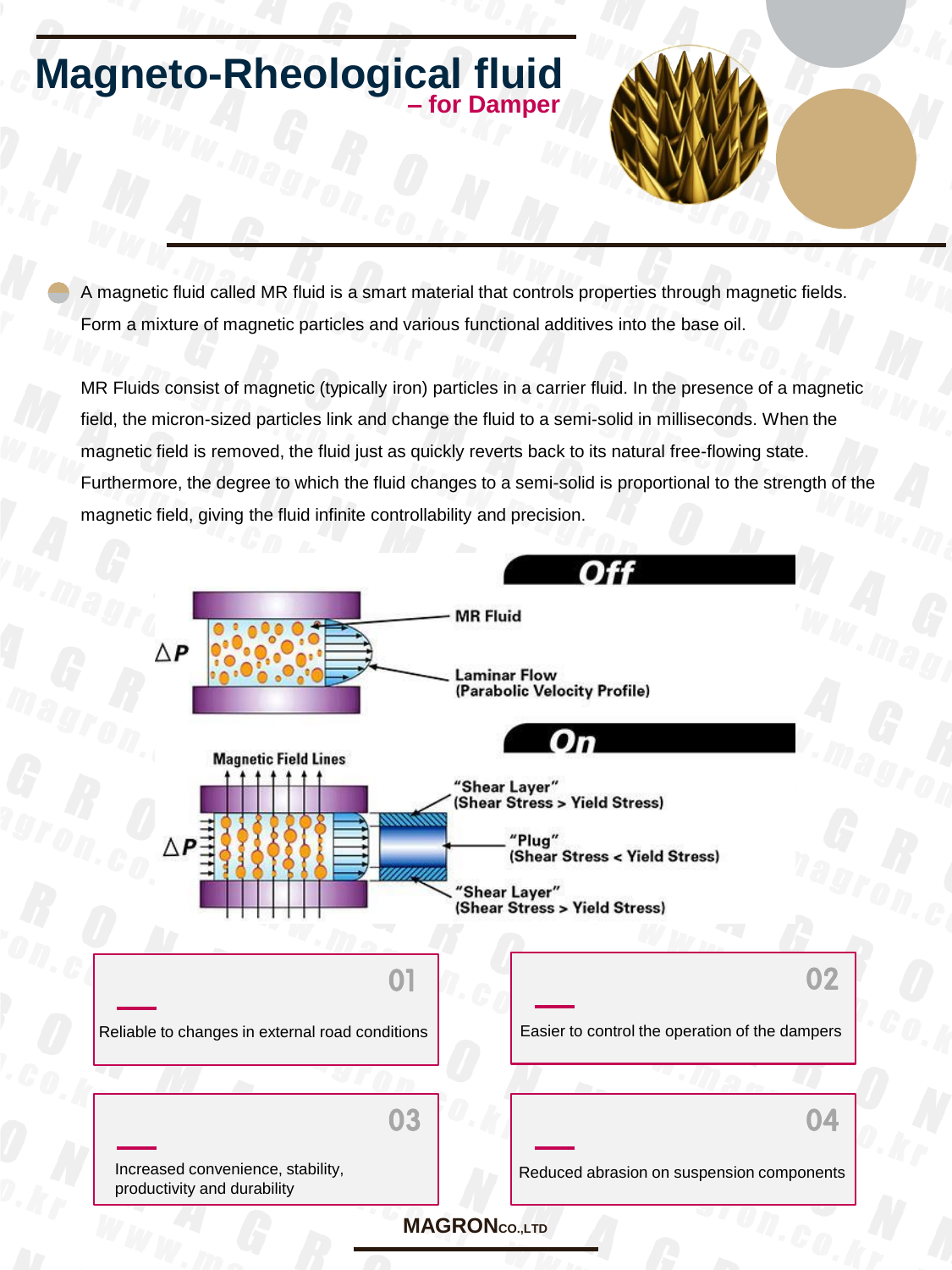## **Magneto-Rheological fluid – for Damper**

## MR fluid function

Currently suspensions are mainly filled oil to create a damping force according to the piston speed within the damper. And damping force is proportional to oil viscosity.

Existing suspension systems cannot continuously change the viscosity of the oil. Thus it is not effectively reducing vibration coming from the road surface of the vehicle.

The MR (electrofluidic) suspension has properties that control viscosity depending on the size of the electric and magnetic fields. So it can reduce vibration coming from the road surface of the vehicle depending on changes in external road conditions.

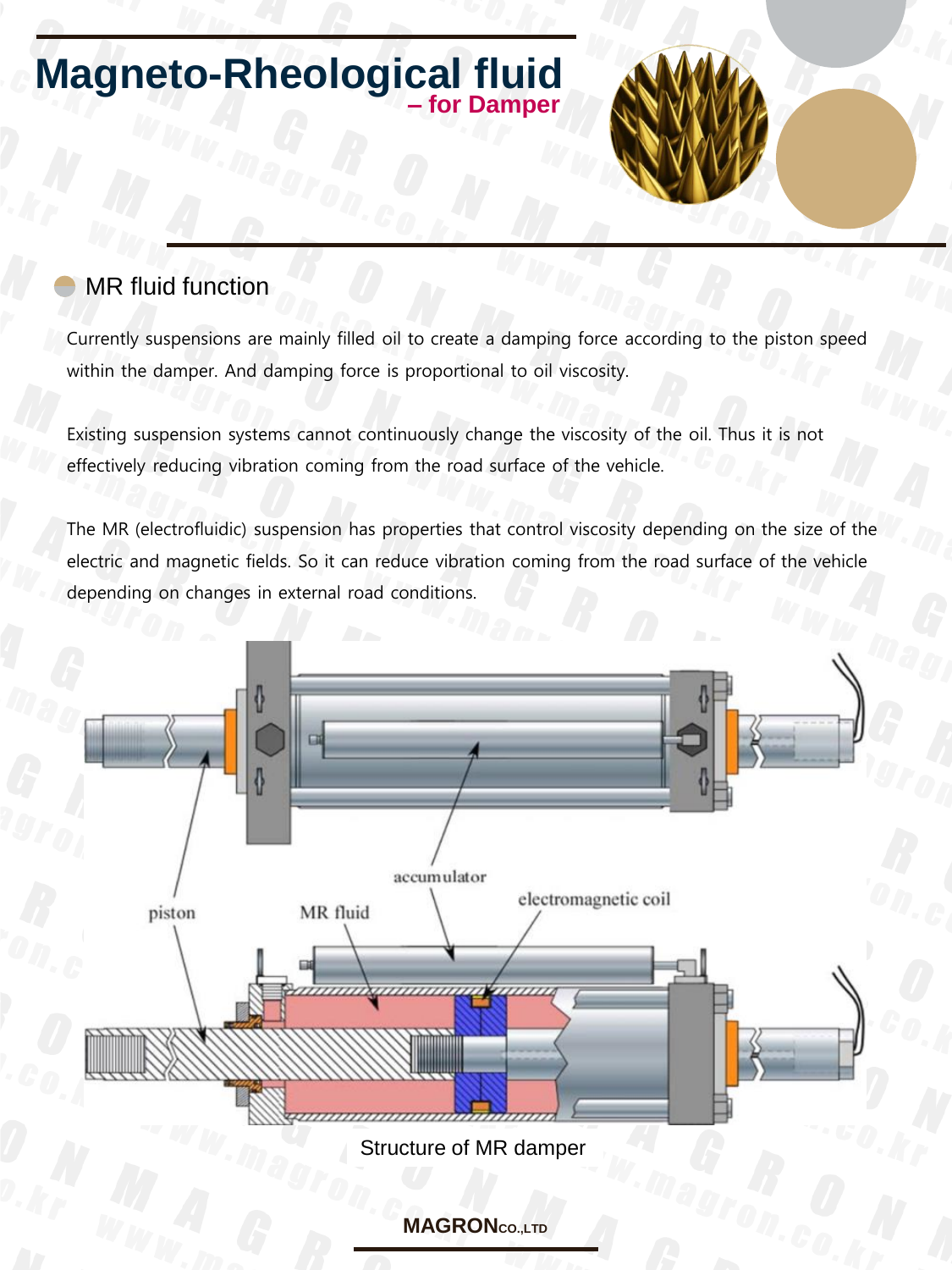

**MAGRONCO.,LTD**